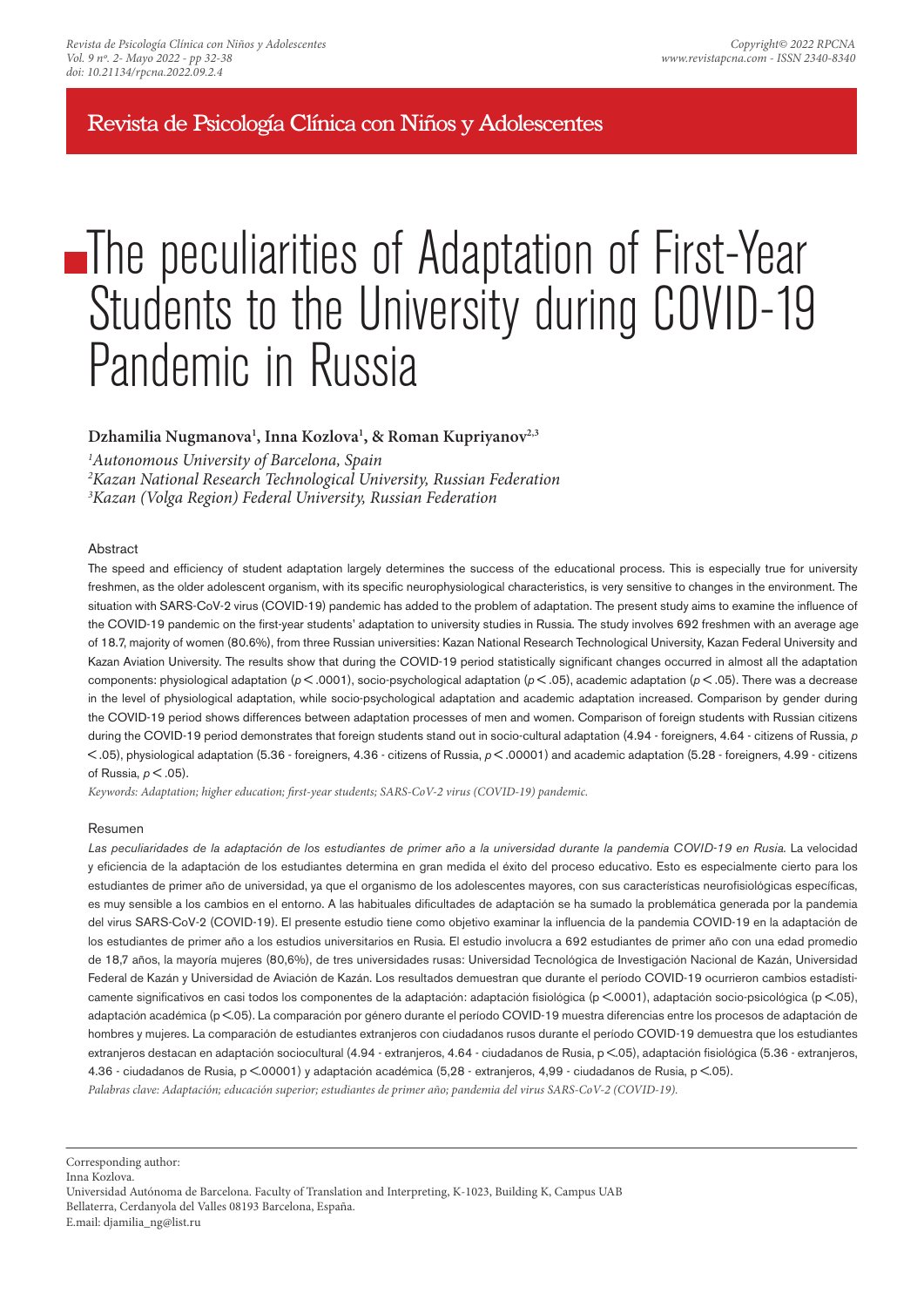The issue of adaptation to the environment is vital for the survival of any species, and the changing circumstances on the planet has made from us humans what we are now. At these moments, the world is getting adapted to the virulent SARS-CoV-2 virus (COVID-19). The issue of adaptation is therefore today more acute than ever. The COVID-19 pandemic has changed the global society significantly, with social interactions reduced to those strictly necessary, and has brought about other economic and social changes. Many countries have adopted lockdown to ensure security among the population and to prevent the spread of the virus (Aloi et al., 2020). COVID-19 has upended many areas of human activity and the higher education system is no exception. It has changed at all levels in a very short period of time. On May 15, 2020, 158 countries around the world had closed their educational institutions due to the rapid spread of COVID-19, affecting almost 70% of the world's student population (UNESCO, 2020).

According to the Ministry of Science and Higher Education of the Russian Federation, within a few weeks between March and April of 2020, 95% of Russian students switched to distance education and then to blended learning due to the lockdown. Later, the Ministry decided to extend distance learning until February 2021 (Yarmak et al., 2021). Today, university freshmen are exposed to a range of study formats, among them online learning, blended leaning, distance learning and face-to-face learning. Still, adaptation to new conditions requires time. Around the world, many students resist to accept distance education as online learning has the stigma of being lower in quality than face-to-face learning (Hodges et al., 2020). Students from Moscow State University and other universities in Russia, after being transferred to the online format, asked for refund of their tuition fees, since in many universities distance learning is much cheaper than face-to-face education (Klyagin et al., 2020). According to students, the online education is currently being accepted due to the situation of need, but they believe that afterwards it will all return to normal. Although, for some young people, online teaching has become an opportunity to study in any place of the world without having to move from their home country or region, the majority of students do not want to continue their studies in this format because it makes it harder to assimilate information, especially when it comes to practical classes (Bogdan & Becur, 2020).

While students believe that the situation will return to what it was before the outbreak of the SARS-CoV-2 virus (COVID-19) pandemic, epidemiologists affirm that SARS-CoV-2 (COVID-19) virus will not go away and will be present in the human population for a long time. Therefore, students will have to learn to live with possible restrictions. As the majority of students have not yet accepted the changes introduced by the pandemic, they will need more time to finally accept this situation, according to the "grief" model of Kubler-Ross and Kessler (2005). Universities have to make more effort to help students in their adaptation to this difficult situation, in particular, developing self-organization competencies in students (Vasileva et al, 2021) and helping them to stay motivated.

This is especially relevant for 1st year students, as this is the age of shaping their social image, forging relationships, striving for independence, and developing ability to take decisions. This age is characterized by maximalism, a transition to the new living conditions, being still financially dependent on parents but living on their own. The age from 17 to 25 is important as the final period of personality development and the stage of professionalization (Ananiev, 1974). Neurophysiological characteristics of this age are associated with the development of the central nervous system. Young people of this age have the fastest reaction to external stimuli and increased emotional

sensitivity (irritability) to various circumstances of the surrounding life (Nebylitsyn, 1972). It is true that students' circumstances vary a lot: while some still stay with their parents, others share a flat with peers or live in a student's residence. Some even move to another country where they not only enter a different education system, but also acquire the new norms and behavior patterns. Entering higher education creates demands generally superior to their current skills. Studying at a university requires responsibility, autonomy, and well-formed learning skills. Students are expected to organize their time and distribute their workload adjusting it to the circumstances and time available.

The problems of adaptation to the learning process are often associated with students' lack of autonomy. They rely little on their own and, instead, ask their classmates and teachers for advice or search for answers on the Internet. The pandemic situation has changed the process of adaptation of freshmen creating additional difficulties. Students had to conduct their studies in a state of prolonged stress and post-stress period (Kupriyanov & Zhdanov, 2014). The full impact of this factor on student adaptation to higher education is yet to be known. During the pandemics, the majority of students faced the problem of extra time distribution and needed to adjust their routines to allow for suddenly elevated workload. Later, however, when they returned back to the university, they had to re-adjust their routines again and lack of time has become their great problem. Research is now starting to study the impact of lockdown on adolescent mental health (Fegert et al., 2020). As an example, the study developed with Spanish adolescents during the first weeks of lockdown showed that emotional and behavioral changes (difficulty concentrating, irritability, anxiety, conflict, etc.) were observed by parents in 88.9% of cases (Orgilés et al., 2020).

The objective of this research is to define the peculiarity of firstyear students' adaptation to higher education during the outbreak of COVID-19 in Russia. Each country has offered different solutions to allow university students continue with their studies under pandemic-related restrictions. Therefore, it's logical to compare the adaptation processes before and during the pandemic in one and the same country, in this case, in Russia. The issues of Russian students' psychological adaptation during the pandemic were studied by Vasileva et al. (2021), while Tikhonova et al. (2021) compared adaptation of first-year Russian and foreign students. The hypothesis of our study was that the pandemic affected all the components of the adaptation process, differently for men and women, local and foreign students. In addition to testing each component, our hypothesis was to be therefore tested separately for each mentioned group to account for their peculiarities.

## Method

## **Participants**

In the 2020/21 academic year during the outbreak of the SARS-CoV-2 coronavirus (COVID-19) pandemic, we interviewed 445 first-year students, among them 392 Russian freshmen from Kazan National Research Technological University and Kazan Federal University and additionally 53 foreign freshmen from Kazan Aviation University (Russia). All students were from public universities and had the same socio-economic level. We compared this data, obtained during the pandemic period, with the equivalent data collected before the pandemic, in the study conducted in the academic year 2018/19, of 247 freshmen from the same universities and faculties. On the total, 692 subjects with an average age of 18.7, the majority of whom were women (80.6%), took part in the study.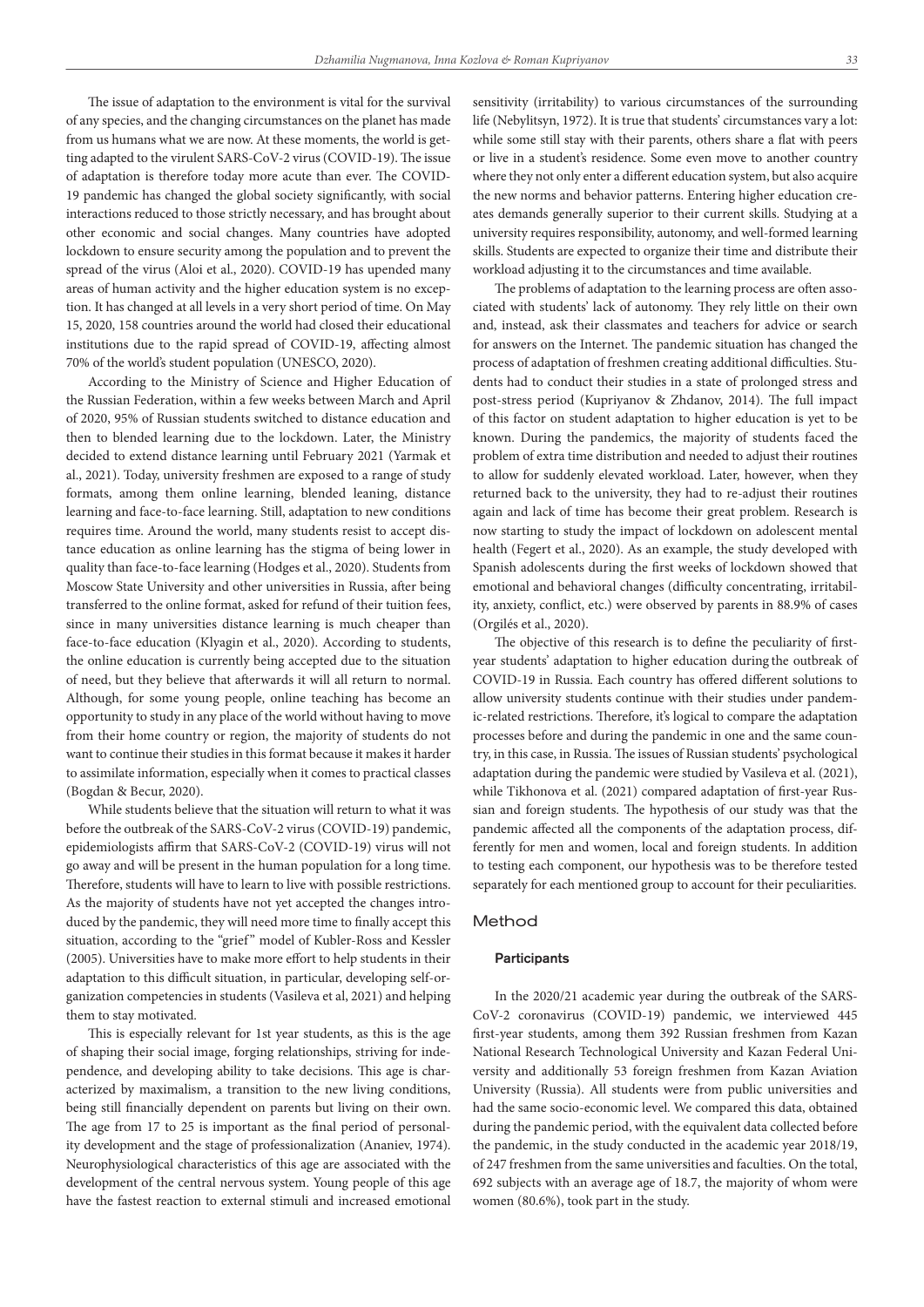#### Instruments

It is possible to approach adaptation as a multi-component and complex process. Rean et al. (2006), in his theoretical analysis, suggested to distinguish between psycho-physical, behavioral, cognitive, and subjectively personal components in the adaptation process. In other sources, the process of adaptation is considered as behavior, due to the relationship between psycho-physiological and socio-psychological patterns (Morozov et al., 2017). In our research, focused on academic sphere in an intercultural context, we single out the following four components in students' adaptation to university life: physiological adaptation, academic adaptation, socio-cultural adaptation, and socio-psychological adaptation. At any given moment of the adaptation period these components have particular significance and weight in their effect on the process of adaptation (Nugmanova et al., 2021).

To study the adaptation process, we developed the questionnaire "Assessment of students' adaptation to the university" as part of our previous study. The test methodology and its psychometric properties appeared elsewhere (Kupriyanov & Nugmanova, 2019). The questionnaire has four scales assessing the four aspects of students' adaptation to university life: "physiological adaptation", "socio-cultural adaptation", "socio-psychological adaptation", and "academic adaptation". A scale to assess the level of language acquisition has been introduced for foreign students. The questionnaire contains 25 questions, answers to which are assessed according on 7-point Likert scale. The level of language acquisition consists of 4 questions. At the end of the questionnaire, we compute the average score on each adaptation scale. We shall now elaborate on these scales in more detail.

*Physiological adaptation* is a set of physiological characteristics which determine a human body compensation for the changes in the environment (water, food, climate, time zones). For students it includes the study-life balance, the local climate, the prevailing level of activity and correlation of functional systems, body organs and tissues, as well as body control mechanisms which ensure a student's normal body functioning during the academic year (Arsenyev, 2003). A person's adaptation to a new environment and the resulting emotional and psychological tension along with the climate change cause psycho-physiological difficulties. Therefore, the physiological adaptation in the context of this study covers the following factors: physical well-being from the very start of university studies, the study schedule, sleep, and nutrition during the time at a university, the level of comfort of the study premises as well as the health condition at the start of the university training. In (1) we can see an example of a question on physiological adaptation.

(1) Rate your overall state of health since the beginning of your university study.

*Academic adaptation* characterizes the maximum degree of the person's ability to adjust to education in a particular institution, including the ability to acquire knowledge, skills and competencies in the new educational environment; adoption of the university's testing system, self-education forms and skills, rationally organizing one's own study process (Bayeva et al., 2021). This aspect of adaptation helps to develop certain personality traits in first-year students: leadership, diligence, responsibility, discipline and attention. Within the framework of academic adaptation, we deal with the interest in courses taught at the university, the ability to display one's individual character, perceptiveness to the study material of a particular training program, good time-management of individual workload during university studies, the ability to read and understand scholarly and academic literature, the ability to make presentations during classes, readiness to master one's professional aptitude. In (2) we can see an example of a question on academic adaptation.

(2) Rate how university study allows you to express abilities.

*Socio-cultural adaptation* has to do with how well the person fits into the new cultural environment (the feeling of harmony and well-being in a foreign cultural environment). Socio-cultural adaptation deals with a series of questions like: how well-informed the student is about social and cultural life of his university, if he/she takes part in social and cultural events in the city or town, whether the local everyday life has something interesting to offer him/her, whether he/ she participates in certain free time activities (music, sport, dancing, socializing), if he/she takes steps to learn about the local history and culture in the city of the university's location (Gladush et al., 2008). In (3) we can see an example of a question on socio-cultural adaptation. One important part of socio-cultural adaptation for foreign students is linguistic acquisition, which is being analyzed apart.

(3) Rate how well-informed you are of the university's social and cultural life.

 *Language acquisition* or linguistic adaptation for foreign students is an important condition for socialization and successful achievement of a university degree. The term "linguistic adaptation" appears in Russian academic sources (Yankovsky, 2004) and comes to be equivalent to what is understood in English-speaking academic world as "*language acquisition*" (Lenneberg & Lenneberg, 2014).

*Socio-psychological adaptation* consists of two related components. Social adaptation is comprehension, on the part of the student, of rules and values of the university's educational space. Psychological adaptation is a student's psychological preparedness to the university study, his/her ability to tackle the workload and stressful situations which arise during the study. The questions on the socio-psychological scale of the questionnaire have to do with the following subjects: emotional well-being from the start of the university training, interest in fellow students, level of emotional comfort among other students, a student's activity level in a group, help and support being received from peers, emotional atmosphere in a student group, number of social contacts with other students at the university (Osnitskiy, 2004). In (4) we can see an example of a question on socio-psychological adaptation.

(4) Rate how comfortable you feel in your student group.

#### Procedure

The study was approved by the Ethics Committee of the Kazan National Research Technological University, Kazan Federal University (Russia) and was conducted in accordance with the Declaration of Helsinki. The questionnaire was published during the outbreak of COVID-19 online as Google form in February 2021. All students voluntarily agreed to fill out the questionnaire. They knew that their participation was completely anonymous. The study took place in two stages. The first study was conducted in the academic year 2018-2019, previous to COVID-19 situation, then we surveyed 247 people from two universities: Kazan National Research Technological University and Kazan Federal University. In the academic year 2020-2021, during the outbreak of COVID-19, we studied 445 people, including 392 Russian students from Kazan National Research Technological University, Kazan Federal University and 53 foreign students from Kazan Aviation University.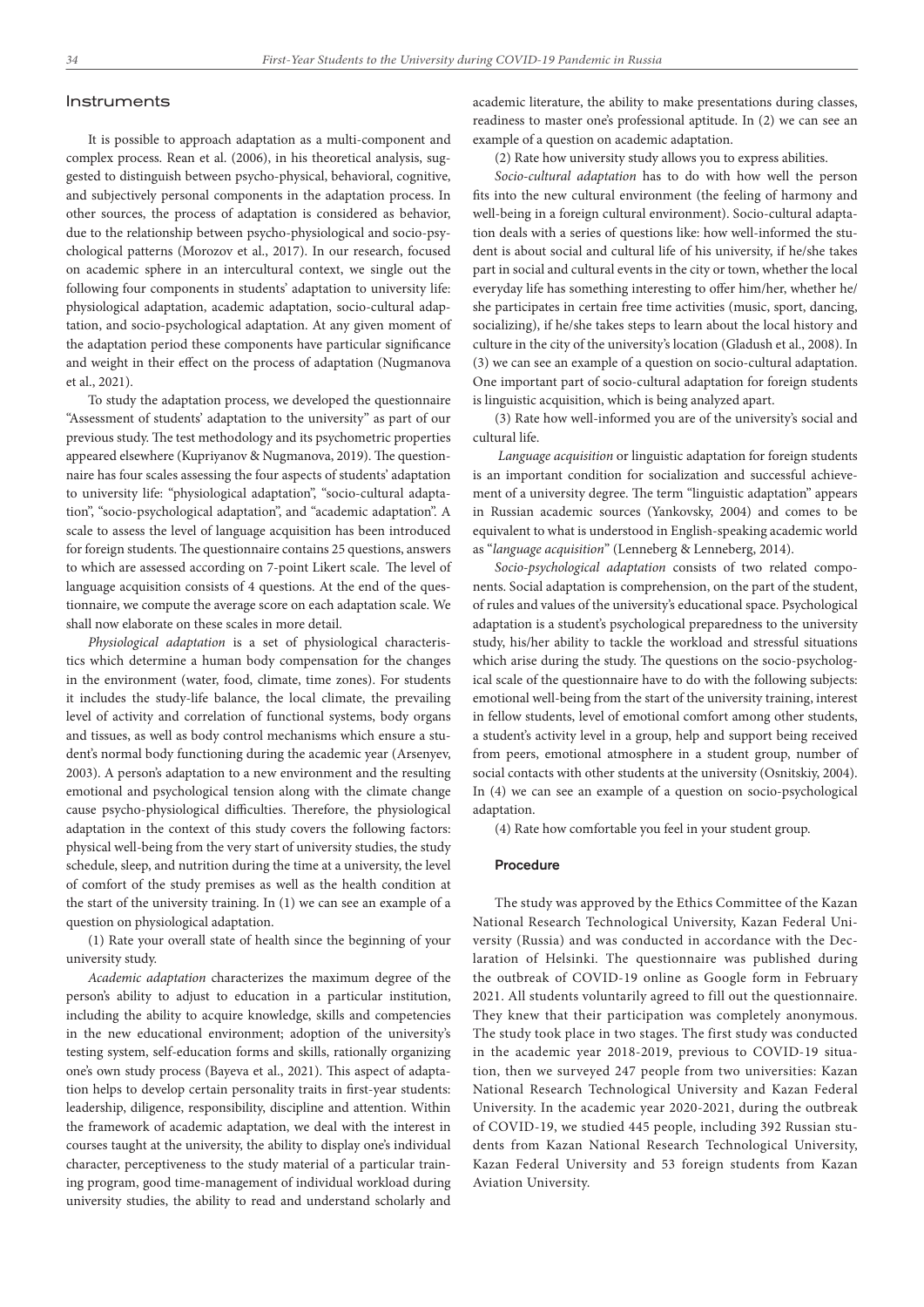





Figure 2. Distribution of values of adaptation components during the

# Table 1. Mean values of adaptation components before and during the COVID-19 pandemic (Mann-Whitney U method)

| Adaptation          | Mean before the COVID-19<br>pandemic, $n = 247$ | SD   | Mean during the COVID-19<br>pandemic, $n = 392$ | SD   | p-value, Mann-<br>Whitney U |
|---------------------|-------------------------------------------------|------|-------------------------------------------------|------|-----------------------------|
| socio - cultural    | 4.64                                            | l.15 | 4.64                                            | 1.15 | .88                         |
| physiological       | 4.85                                            | .96  | 4.36                                            | 1.06 | $\leq .001*$                |
| socio-psychological | 4.99                                            | .93  | 5.13                                            | 1.15 | $.02*$                      |
| academic            | 4.84                                            | .90  | 4.99                                            | .90  | $.04*$                      |

*Note. SD = Standard Deviation; \* - statistically significant differences p < .05*

## Table 2. Comparative analysis of adaptation of foreigners and Russian citizens (Mann-Whitney U method)

| Adaptation           | Mean Foreigners,<br>$n = 52$ | <b>SD</b> | Mean Russian<br>citizens<br>$n = 392$ | <b>SD</b> | p-value,<br>Mann-Whitney U |
|----------------------|------------------------------|-----------|---------------------------------------|-----------|----------------------------|
| socio-cultural       | 4.97                         | 1.41      | 4.64                                  | 1.15      | $.03*$                     |
| physiological        | 5.36                         | 1.18      | 4.36                                  | 1.06      | $\leq .001*$               |
| socio-psychological  | 5.25                         | 1.41      | 5.13                                  | 1.15      | .18                        |
| academic             | 5.28                         | 1.07      | 4.99                                  | 0.90      | $.04*$                     |
| language acquisition | 4.62                         | 1.43      | 6.46                                  | 1.01      | $\leq .001*$               |

*Note. SD = Standard Deviation; \* - statistically significant differences p < .05*

#### Table 3. Comparison by gender during the COVID-19 pandemic of the mean values of adaptation components (Mann-Whitney U method)

| Adaptation           | Mean male,<br>$n = 86$ | <i>SD</i> | Mean female,<br>$n = 358$ | SD   | <i>p</i> -value,<br>Mann-Whitney U |
|----------------------|------------------------|-----------|---------------------------|------|------------------------------------|
| socio-cultural       | 4.89                   | 1.33      | 4.63                      | 1.15 | $.045*$                            |
| physiological        | 5.00                   | 1.13      | 4.35                      | 1.08 | $\leq .001*$                       |
| socio-psychological  | 5.28                   | 1.10      | 5.11                      | 1.20 | .31                                |
| academic             | 5.11                   | .91       | 5.00                      | .93  | .46                                |
| language acquisition | 5.42                   | 1.51      | 6.38                      | 1.14 | $\leq .001*$                       |

*Note. SD = Standard Deviation; \* - statistically significant differences p < .05*

#### Table 4. Comparison of university adaptation of women before the COVID-19 pandemic and during the pandemic (Mann-Whitney U method)

| Adaptation          | Mean female<br>before the<br>pandemic,<br>$n = 124$ | <b>SD</b> | Mean female<br>during the<br>pandemic,<br>$n = 358$ | <b>SD</b> | p-value,<br>Mann-Whitney U |
|---------------------|-----------------------------------------------------|-----------|-----------------------------------------------------|-----------|----------------------------|
| socio-cultural      | 4.81                                                | .98       | 4.63                                                | 1.15      | .12                        |
| physiological       | 4.86                                                | .83       | 4.35                                                | 1.08      | $\leq .001*$               |
| socio-psychological | 5.10                                                | .87       | 5.11                                                | 1.20      | .94                        |
| academic            | 4.97                                                | .86       | 5.00                                                | .93       | .75                        |

*Note. SD = Standard Deviation; \* - statistically significant differences p < .05*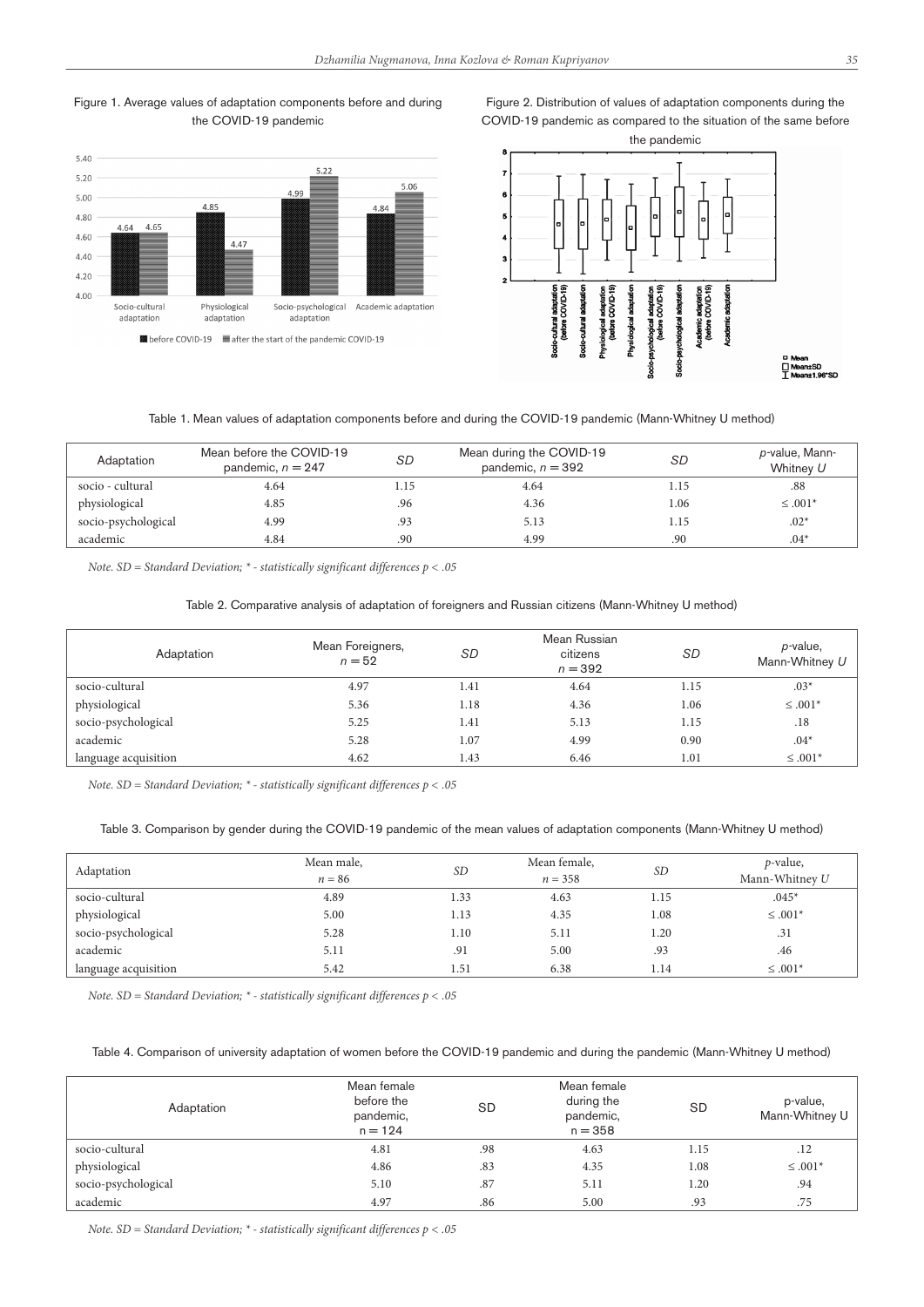| Adaptation          | Mean male<br>before the<br>COVID-19<br>pandemic,<br>$n = 120$ | SD   | Mean male<br>during the<br>pandemic,<br>$n = 86$ | SD   | p-value,<br>Mann-Whitney U |
|---------------------|---------------------------------------------------------------|------|--------------------------------------------------|------|----------------------------|
| socio-cultural      | 4.47                                                          | 1.16 | 4.89                                             | 1.33 | $.01*$                     |
| physiological       | 4.85                                                          | .91  | 5.00                                             | 1.13 | .43                        |
| socio-psychological | 4.98                                                          | .93  | 5.28                                             | 1.10 | $.02*$                     |
| academic            | 4.78                                                          | .88  | 5.11                                             | .91  | $.02*$                     |

Table. 5 Comparison of university adaptation of men before the COVID-19 pandemic and during the pandemic (Mann-Whitney U method)

*Note. SD = Standard Deviation; \* - statistically significant differences p < .05*

#### Statistical analysis

The statistical analysis of the questionnaire answers was performed using STATISTICA software. A comparative analysis of the mean values of adaptation components before and during the COVID-19 pandemic was made using the Mann-Whitney U-method. Comparative analysis of adaptation of foreigners and Russian citizens, as well as gender comparisons, were also made with the Mann-Whitney U-method.

#### **Results**

## The influence of the pandemic on the components of the adaptation process

The statistical analysis shows differences between the adaptation process of students before and after the outbreak of COVID-19. As can be seen from the Figure 1 and Table 1, there was a change in the average values of some adaptation components. Statistically significant changes occurred in the following components: physiological adaptation (*p <* .0001), socio-psychological adaptation (*p <* .05), academic adaptation ( $p < .05$ ). As can be seen from the diagram (Figure 1), there was a decrease in the level of physiological adaptation and, at the same time, the levels of socio-psychological adaptation and academic adaptation increased. The increase in these levels of adaptation can be explained by various reasons, in particular, it can be assumed that this is a compensatory response to a decrease in the level of physiological adaptation. To confirm this hypothesis, a longer study of adaptation processes is required. This can also be evidenced by a comparison of the general level of adaptation to studying at the university before (4.83) and during (4.78) the COVID-19 pandemic, which does not show statistically significant differences.

The distribution of values of adaptation components before the pandemic situation and during the pandemic (Figure 2) shows that the socio-psychological component of adaptation during the pandemic has a wider range of values than before the pandemic. Although, in general, the value of the socio-psychological component of adaptation increased during the pandemic, a larger spread shows that this process was unequal among students.

## Comparison of foreign students with Russian citizens during the pandemic

Comparison of foreign students with Russian citizens (Table 2) showed that, in general, foreigners assess their level of adaptation to the university (5.10) higher than local students (4.96), although the difference is not statistically significant. Comparison of adaptation components showed that there are statistically significant differences in the values of adaptation. Foreign students have higher values in socio-cultural adaptation (4.94 - foreigners, 4.64 - Russian citizens, *p <* .05), physiological adaptation (5.36 - foreigners, 4.36 - Russian citizens, *p <* .00001), academic adaptation (5.28 - foreigners, 4.99 - Russian citizens,  $p < .05$ ). This difference can be explained by the fact that only a person with a high adaptive potential decides to go to study abroad. People who find it difficult to adapt to new conditions will prefer to continue their studies at home, therefore the group of foreign students has higher values for a number of adaptation components. There were no statistically significant differences in psychological adaptation between Russian citizens and foreign students, which may also indicate a good adaptability of foreign students, since they have a level of adaptation that is not lower than local students. As can be seen from the table, the greatest difference between foreign and local students' adaptation is their language acquisition level (4.62 - foreigners, 6.46 - Russian citizens, *p <* .00001), which indicates the urgency of the problem. Foreign students rate their linguistic adaptation significantly lower than native speakers, so this can be the greatest difficulty in adapting to new learning conditions in another country.

## Impact of the pandemic on the adaptation components of male and female students

Comparison by gender shows differences between the adaptation process of males and females. As can be seen from the Table 3, for males, on average, the general level of adaptation (5.07) is higher than for females (4.77) (this is without assessing language acquisition), the statistically significant significance of these differences is *p <* .05. Comparison of individual components of adaptation to the university revealed that, on average, young men have higher values than young women, in terms of the level of physiological adaptation (for male - 5.00, for female - 4.35, *p <* .00001) and socio -cultural adaptation (for male - 4.89, for female - 4.63,  $p < .05$ ). Young women, in contrast to young men, have higher levels of language acquisition (for male - 5.42, for female - 6.38, *p <* .00001).

Analysis of the Table 4 and the Table 5 shows that the adaptation process has changed in both women and men during the pandemic. In women, this change was not statistically significant in socio-cultural, socio-psychological, and academic adaptation. Only the average level of physiological adaptation has changed, during the pandemic it decreased from 4.86 to 4.35. This change can be explained by the lockdown, which led to the limitation of the physical activity of the population, which, in general, had a negative impact on the level of physiological adaptation.

Comparing the level of adaptation in men before and during the pandemic, we see a picture that differs from women's response to the pandemic. As can be seen from Table 5, statistically significant changes have occurred in their socio-cultural, socio-psychological, and academic adaptation. The average values of these adaptation components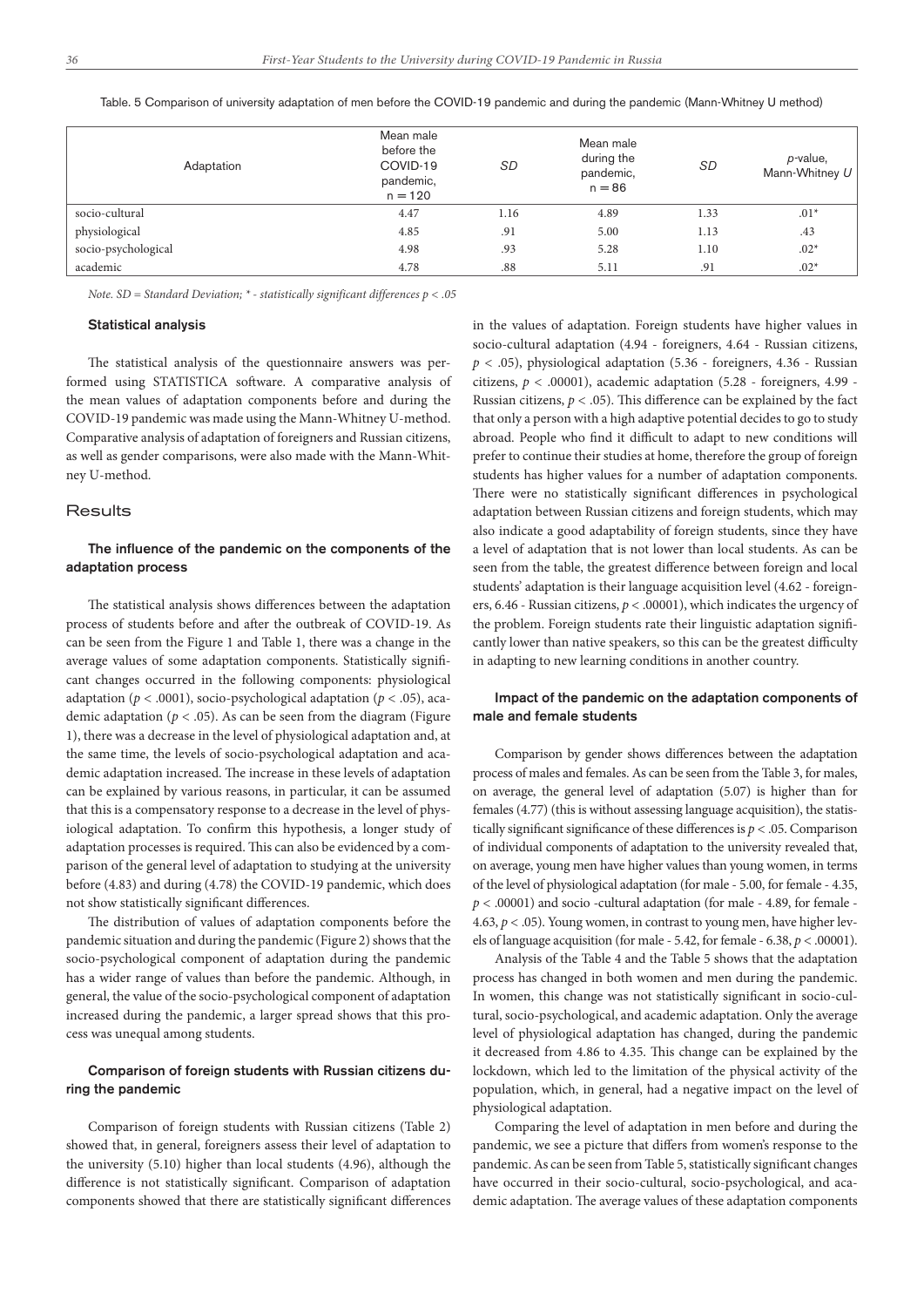improved during the pandemic. Such changes can be explained from the standpoint of the theory of stress, when, at the beginning of the emergence of a stressful situation, the body's resources are mobilized to combat the adverse effects of the environment (alarm stage). At the same time, their average level of physiological adaptation did not change significantly.

## Discussion

The aim of this study was to examine how the COVID-19 situation affected the adaptation of first-year students to the university in Russia. The hypothesis was tested separately for men and women, as well as for Russian citizens and foreign students, to account for their peculiarities. Our hypothesis was proved, and in all the selected student samples we observe changes in the adaptation components. Statistically significant changes occurred in the following components: physiological adaptation, socio-psychological adaptation, academic adaptation. A decrease in the level of physiological adaptation is also reported in other countries of the world in studies carried out on the physiological and psychological impact of the COVID-19 situation (Brooks et al., 2020). According to the World Health Organization (WHO, 1948, 2020), health is a state of complete physical, mental, and social well-being, and not merely the absence of disease or infirmity. To achieve this state of harmony under stressful circumstances, university freshmen find a balance between adaptation components to adjust to the current situation. Therefore, an increase in the levels of socio-psychological and academic adaptation can be explained as a compensatory response to a decrease in the level of physiological adaptation. This can also be evidenced by a comparison of the general level of adaptation to studying at the university before and during the COVID-19 pandemic. This shows the students' good adaptive ability during the outbreak of COVID-19. For university freshmen, despite the situation of a pandemic, the tasks of professionalization, academic activity and socialization continue being important. A wide range of values of socio-psychological adaptation during the pandemic indicates a difference in the adaptive capabilities of students. Such a difference of values of socio-psychological adaptation can be explained by the vulnerability of this age, which is partly confirmed by the studies according to which older adolescents are more likely to experience psychological problems (Hagquist, 2010). Restrictions in contacts and blended learning affect student well-being (Vasileva et al., 2021).

Comparison of foreign students with Russian citizens during the COVID-19 showed that foreign students have higher values in socio-cultural, physiological and academic adaptation. This can be explained by the fact that students who decide to study in another country do it consciously and already have high adaptive capabilities (Arkatova et al., 2015). Fletcher and Stren (1989) also highlight that the psychological structure of the personality of a foreign student is characterized by an internal locus of control and responsibility for circumstances of his/her own life. At the same time, the input condition for successful adaptation abroad is language acquisition (Kozlova, 2010), which was greatly affected by the COVID-19 situation due to students' isolation. This goes in line with Tikhonova et al. (2021) who argue for online language clubs to help foreign students.

Comparison by gender during the COVID-19 period shows differences between the adaptation process of males and females. Our results are consistent with previous research that shows girls are more vulnerable to psychological stress than boys starting from school age (De la Barrera et al., 2019). The results are also consistent with our interdisciplinary study of the physiological parameters of stress and coping strategies in men and women (Zhdanov et al., 2020). Comparing the changes in each of the two groups (men and women), it can be observed that the adaptation response to stress factors (pandemic COVID-19) is more pronounced in men than in women. At the same time, men present hypercompensation for the unfavorable impact of the COVID-19 pandemic on their process of adaptation. This type of response can lead to a more rapid expenditure of adaptive resources and subsequent transition to the stage of depletion. Thus, it can be assumed that if the restrictions associated with the pandemic COVID-19 remain in effect for a long time, then the male part of firstyear students will be at risk, despite good indicators at all levels of adaptation as compared to women.

The present study has strengths and limitations. The main strength is the sample size, while the main limitation is the unevenness of the sample by gender, with 80.6% of women. The survey technique can present some bias, as it is built on self-reflection and self-evaluation. Self-evaluation is subjective and depends on many factors, including the mental and physical condition of the respondent. While the large size of the sample normally compensates for such individual characteristics, the general socio-psychological state in society during the pandemic can influence the final results of this methodology. This study has clear practical implications: educational institutions can use this information to help students adapt to the challenging situation. The comprehensive nature of the research allows universities to detect problems related to the most vulnerable aspects of the adaptation process and build a system of measures aimed at resolving them. In addition to already mentioned support to students in organizing and planning their academic activities, universities should consider introducing extra motivating activities online facilitating social contact or physical activity (especially among female students), and monitor male students' adaptation to the university in the middle term.

#### Conflict of Interest

The authors declare that they have no conflict of interest.

## References

- Aloi, A., Alonso, B., Benavente, J., Cordera, R., Echániz E., González, F., & Saсudo, R. (2020). Effects of the COVID-19 lockdown on urban mobility: Empirical evidence from the city of Santander (Spain), 12(9). https://doi. org/10.3390/su12093870
- Ananiev, B.G. (1974). To college-age psychophysiology. *Modern psychological and pedagogical problems of higher education.* Leningrad: LSU, 3- 15.
- Arkatova, O. G., Danakin N.S, & Shavyrina I.V. (2015) Enhancing Adaptability of Foreign Students. *Mediterranean Journal of Social Sciences,* 6(6), 276- 281. https://doi.org/10.5901/mjss.2015.v6n6s7p276
- Arsenyev, D.G. (2003) *Sotsialno-psikhologicheskiye i fiziologicheskiye problemy adaptatsii inostrannykh studentov.* Publisher: SPb GPU.
- Baeva I.A., Gayazova L.A., Kondakova I.V., & Laktionova E.B. (2021). Psychological Security and Social Intelligence in Adolescents and Young People. *Psychological Science and Education*, 26(2), 5–16. https://doi.org/10.17759/ pse.2021260201
- Bogdan, M., & Bucur, B. (2020). Aspects regarding the online modular education system compared with the classical onsite system. *Acta Marisiensis. Seria Technologica*,17(1),18-23. https://doi.org/10.2478/amset-2020-0014